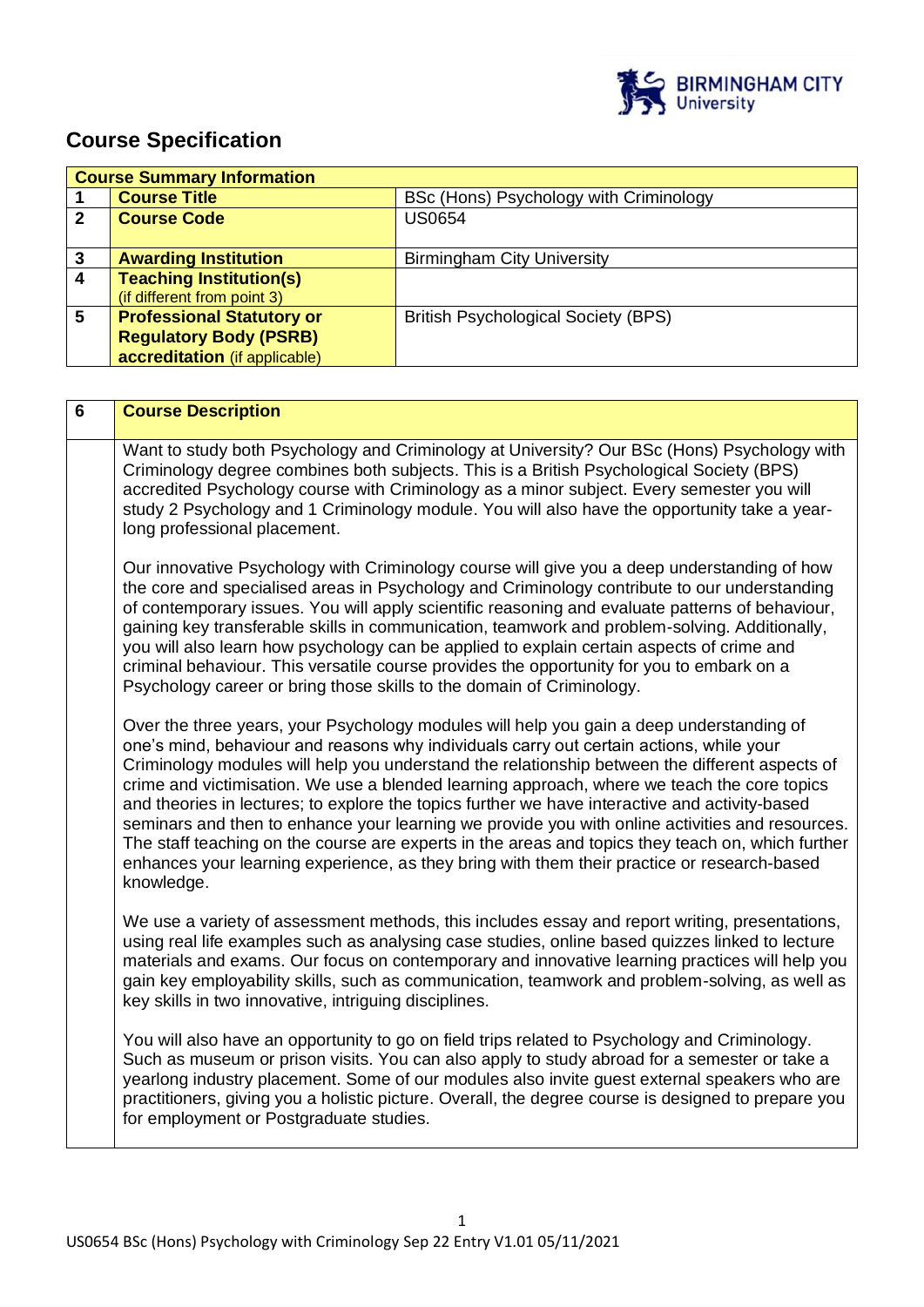

|    | <b>Course Awards</b>                                                                                                         |       |                                  |
|----|------------------------------------------------------------------------------------------------------------------------------|-------|----------------------------------|
| 7a | <b>Name of Final Award</b>                                                                                                   | Level | <b>Credits</b><br><b>Awarded</b> |
|    | Bachelor of Science with Honours Psychology with Criminology<br>Bachelor of Science with Honours Psychology with Criminology | 6     | 360                              |
|    | with Professional Placement Year                                                                                             | 6     | 480                              |
| 7b | <b>Exit Awards and Credits Awarded</b>                                                                                       |       |                                  |
|    | Certificate of Higher Education Psychology with Criminology                                                                  | 4     | 120                              |
|    | Diploma of Higher Education Psychology with Criminology                                                                      | 5     | 240                              |
|    | Bachelor of Science Psychology with Criminology                                                                              | 6     | 300                              |
|    | Bachelor of Science Psychology with Criminology with                                                                         |       |                                  |
|    | <b>Professional Placement Year</b>                                                                                           | 6     | 420                              |

| <b>Derogation from the University Regulations</b> |
|---------------------------------------------------|
| <b>None</b>                                       |

| 9<br><b>Delivery Patterns</b> |                             |                          |               |
|-------------------------------|-----------------------------|--------------------------|---------------|
| <b>Mode(s) of Study</b>       | <b>Location(s) of Study</b> | <b>Duration of Study</b> | Code(s)       |
| <b>Full Time</b>              | <b>City Centre</b>          | 3 Years                  | <b>US0654</b> |
| Full Time with                | City Centre (and            | 4 Years                  |               |
| <b>Professional Placement</b> | placement provider)         |                          |               |
| Part Time                     | <b>City Centre</b>          | 5 Years                  | <b>US0658</b> |

# **10 Entry Requirements**

The admission requirements for this course are stated on the course page of the BCU website at [https://www.bcu.ac.uk/,](https://www.bcu.ac.uk/) or may be found by searching for the course entry profile located on the UCAS [website](https://www.ucas.com/)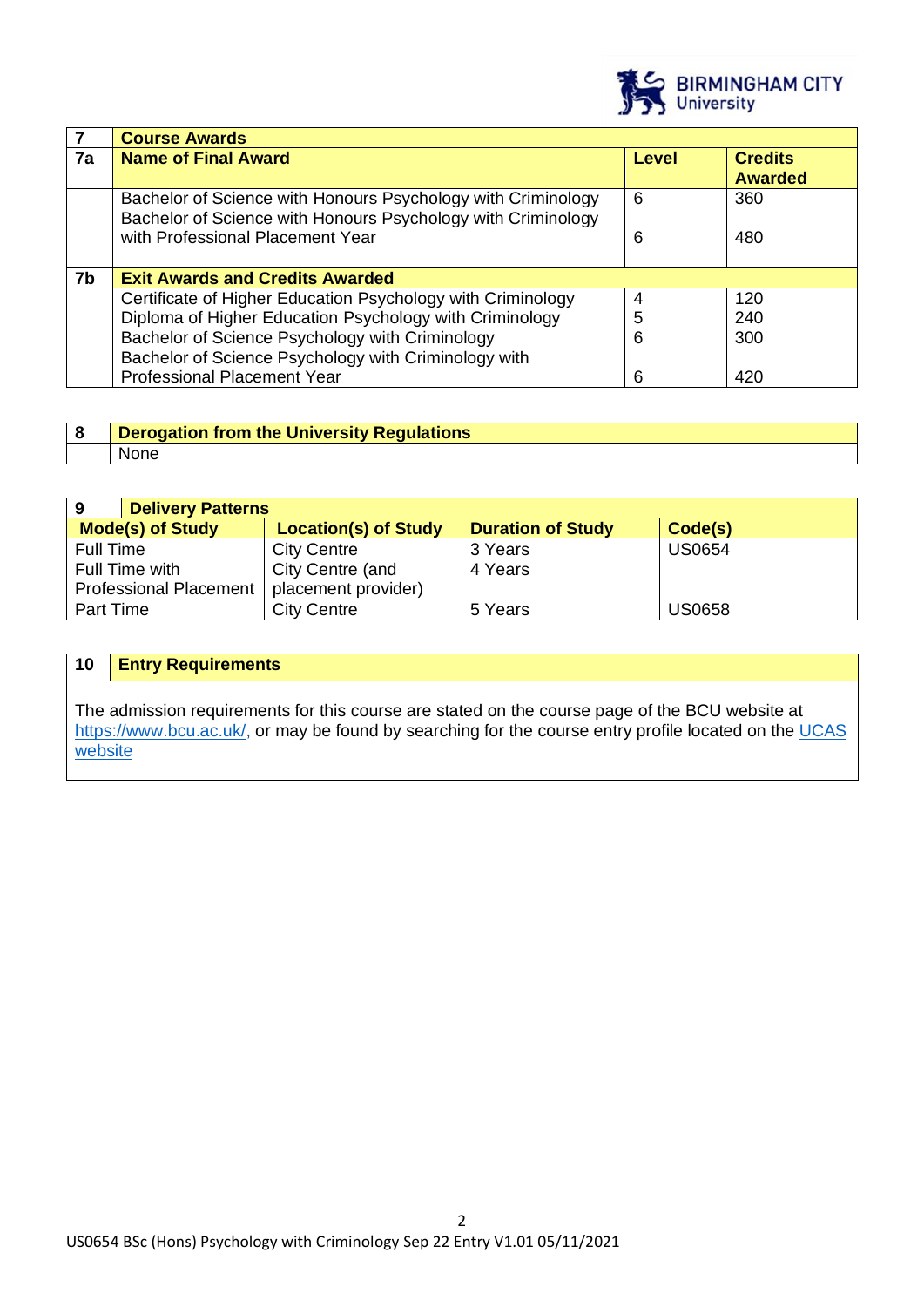|    | <b>BIRMINGHAM CITY</b><br>University                                                                                                                                                                                            |
|----|---------------------------------------------------------------------------------------------------------------------------------------------------------------------------------------------------------------------------------|
| 11 | <b>Course Aims</b>                                                                                                                                                                                                              |
|    | The BSc (Hons) Psychology with Criminology course will be of particular interest if you<br>$\bullet$<br>are interested in Psychology but are also wanting to gain knowledge on another subject<br>area.                         |
|    | The course enables graduates to gain the required knowledge base, practical skill,<br>$\bullet$<br>emotional awareness and maturity for postgraduate professions or employment.                                                 |
|    | Psychology with Criminology course is a BPS accredited degree                                                                                                                                                                   |
|    | After completion, you can pursue a career into becoming a psychologist by studying a<br>$\bullet$<br>postgraduate degree in a relevant area such as Health Psychology, Forensic<br>Psychology, and Occupational Psychology etc. |
|    | The course provides you with an in-depth exploration of human development, mental<br>$\bullet$<br>health and distress, crime and victimisation,                                                                                 |
|    | As well as practical listening which will prepare you for a range of people-focussed roles<br>with adults, young people and children. This can include primary school teaching, social<br>work or working in HR.                |

| 12                      | <b>Course Learning Outcomes</b>                                                                                                                                  |  |
|-------------------------|------------------------------------------------------------------------------------------------------------------------------------------------------------------|--|
|                         | Upon completion of the course, you will be able to:                                                                                                              |  |
|                         | <b>Knowledge and Understanding</b>                                                                                                                               |  |
| $\mathbf{1}$            | Know and understand of the British Psychological Society (BPS) GBC core syllabus and topic                                                                       |  |
|                         | areas in Psychology.                                                                                                                                             |  |
| $\mathbf{2}$            | Understand the historical and scientific underpinnings of the discipline of psychology and how<br>these underpin changes across the core curriculum topic areas. |  |
| $\overline{\mathbf{3}}$ | Describe a range of key concepts and theoretical approaches within criminology, with an                                                                          |  |
|                         | appreciation of their social and historical development.                                                                                                         |  |
| $\overline{\mathbf{4}}$ | Apply knowledge of cognitive psychology theory and how research can explain factors that                                                                         |  |
|                         | influence the mind, brain, behaviour and experience, and of the complex interactions between<br>these.                                                           |  |
| 5                       | Appraise key aspects of how developmental psychology contributes to the understanding of                                                                         |  |
|                         | contemporary issues and those issues that are at the forefront of the discipline.                                                                                |  |
| $6\phantom{1}$          | Recognise and understand individual differences using psychological theory to answer real-                                                                       |  |
|                         | world questions.                                                                                                                                                 |  |
| $\overline{\mathbf{7}}$ | Discuss the key issues and debates that relate to social psychology recognising theoretical,                                                                     |  |
|                         | methodological and key social psychological processes.                                                                                                           |  |
| 8                       | Understand the biological psychology approach and how the role of brain functioning across                                                                       |  |
|                         | multiple psychological domains aids the understanding of psychological phenomena.                                                                                |  |
| 9                       | Appropriately use a range of qualitative methods and understand how to obtain and analyse                                                                        |  |
|                         | evidence acquired and demonstrate understanding through practical work.                                                                                          |  |
| 10                      | Appropriately use a range of quantitative methods and understand how to obtain and analyse                                                                       |  |
|                         | evidence acquired and demonstrate understanding through practical work.                                                                                          |  |
|                         | <b>Subject-specific skills</b>                                                                                                                                   |  |
| 11                      | Apply multiple perspectives to psychological issues, recognising that psychology involves a                                                                      |  |
|                         | range of research methods, theories, evidence and applications in a way that fosters critical                                                                    |  |
|                         | evaluation and reflection.                                                                                                                                       |  |
| 12                      | Integrate ideas and findings across the multiple psychological and criminological perspectives,                                                                  |  |
|                         | recognising the distinctive approaches to relevant issues. Leading to an appreciation of theory,                                                                 |  |
|                         | research findings, and relevant ethical and socio-cultural issues.                                                                                               |  |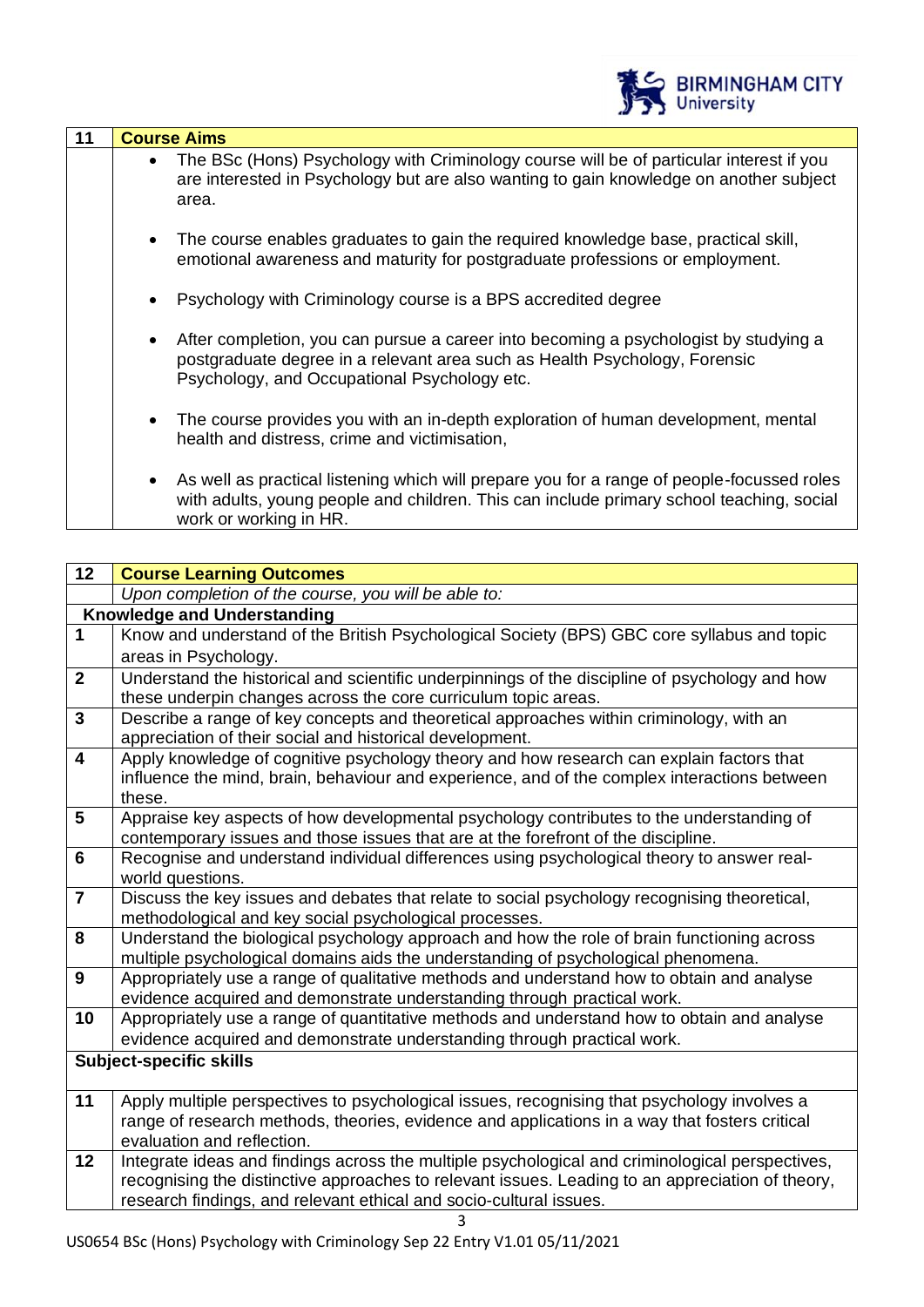

| $\overline{13}$ | Identify and evaluate patterns in behaviour, psychological functioning and experience and          |
|-----------------|----------------------------------------------------------------------------------------------------|
|                 | evaluate their significance in light of various psychological perspectives.                        |
| 14              | Competently use research skills in conducting and disseminating findings of empirical studies      |
|                 | that employ different methods of data collection.                                                  |
| 15              | Analyse, present and evaluate quantitative and qualitative data and research findings.             |
| 16              | Employ evidence-based reasoning and examine practical, theoretical and ethical issues              |
|                 | associated with the range of methodologies                                                         |
| 17              | Use a variety of psychological tools, including specialist software, laboratory equipment and      |
|                 | psychometric instruments                                                                           |
| 18              | Apply psychological knowledge ethically and safely to real-world problems                          |
| 19              | Review and critically evaluate psychological and criminological theory and empirical research      |
|                 | using a range of techniques.                                                                       |
| 20              | Carry out an extensive piece of independent empirical research to demonstrate a range of           |
|                 | research skills, including planning, considering and resolving ethical issues, analysis and        |
|                 | dissemination of findings.                                                                         |
|                 | <b>Transferable Skills / Key Skills</b>                                                            |
|                 |                                                                                                    |
| 21              | Communicate effectively in writing and orally using cogent arguments supported by relevant         |
|                 | evidence and being sensitive to the needs and expectations of an audience.                         |
| 22              | Use numerical reasoning skills and understanding to employ appropriate statistical methods.        |
| 23              | Be computer literate, displaying skills in the using software applications which are generic and   |
|                 | discipline based.                                                                                  |
| 24              | Effectively retrieve, organise and evaluate primary and secondary sources of information found     |
|                 | in library books and journal collections, and online.                                              |
| 25              | Recognise and understand the complexity of social interaction and behaviours required for          |
|                 | effective teamwork and competent in evaluating your own strengths and weaknesses.                  |
| 26              | Show the capability to learn independently and pragmatically. Show responsibility for own          |
|                 | learning and skill development; this will include effective personal planning, self-reflection and |
|                 | project management skills.                                                                         |
|                 |                                                                                                    |

| 13             | <b>Level Learning Outcomes</b>                                                                                                                          |
|----------------|---------------------------------------------------------------------------------------------------------------------------------------------------------|
|                | Upon completion of Level 4 / the Certificate of Higher Education, you will be able to:                                                                  |
| $\overline{2}$ | Knowledge and understanding of the historical and scientific underpinnings of the discipline of                                                         |
|                | Psychology and how these underpinnings change across the core curriculum topic areas.                                                                   |
| $\overline{3}$ | Describe a range of key concepts and theoretical approaches within criminology, with an                                                                 |
|                | appreciation of their social and historical development.                                                                                                |
| 6              | Recognise and understand individual differences using psychological theory to answer real-<br>world questions.                                          |
| 18             | Apply psychological knowledge ethically and safely to real-world problems.                                                                              |
| 22             | Display numerical reasoning skills, understanding and employing appropriate statistical                                                                 |
|                | methods.                                                                                                                                                |
| 23             | Be computer literate, displaying skills in the using software applications which are generic, and<br>discipline based.                                  |
| 24             | Effectively retrieve, organise and evaluate primary and secondary sources of information found<br>in library books and journal collections, and online. |
|                | Upon completion of Level 5 / the Diploma of Higher Education, you will be able to:                                                                      |
| 4              | Apply knowledge of cognitive psychology theory and how research can explain factors that                                                                |
|                | influence the mind, brain, behaviour and experience, and of the complex interactions between                                                            |
|                | these.                                                                                                                                                  |
| 8              | Understand the biological psychology approach and how the role of brain functioning across                                                              |
|                | multiple psychological domains aids the understanding of psychological phenomena.                                                                       |
| 9              | Appropriately use a range of qualitative methods and understand how to obtain and analyse                                                               |
|                | evidence acquired and demonstrate understanding through practical work.                                                                                 |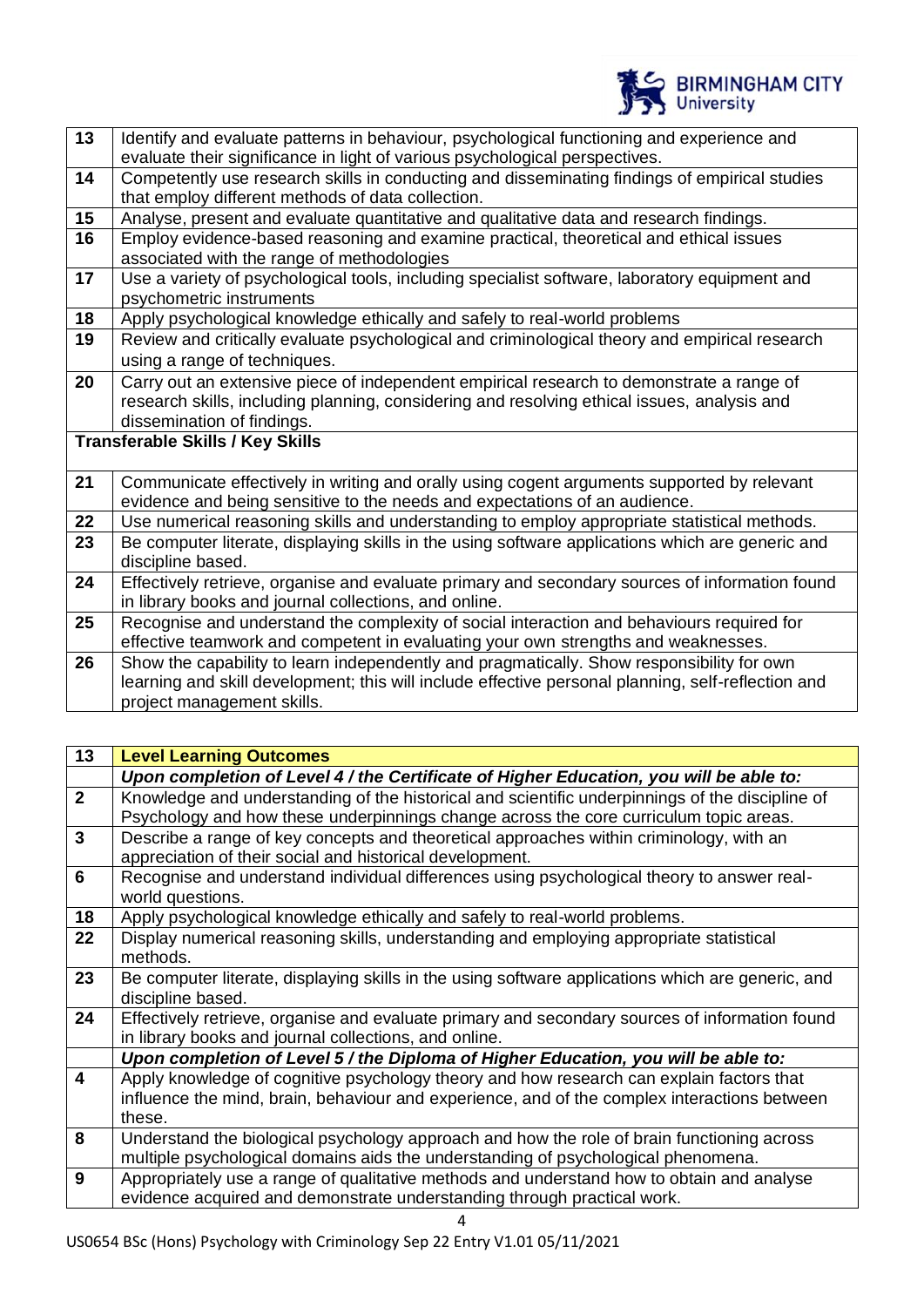

| 10      | Appropriately use a range of quantitative methods and understand how to obtain and analyse         |
|---------|----------------------------------------------------------------------------------------------------|
|         | evidence acquired and demonstrate understanding through practical work.                            |
| $12 \,$ | Integrate ideas and findings across the multiple psychological and criminological perspectives,    |
|         | recognising the distinctive approaches to relevant issues. Leading to an appreciation of theory,   |
|         | research findings, and relevant ethical and socio-cultural issues.                                 |
| 15      | Analyse, present and evaluate quantitative and qualitative data and research findings              |
| 25      | Recognise and understand the complexity of social interaction and behaviours required for          |
|         | effective teamwork and competent in evaluating your own strengths and weaknesses.                  |
|         | Upon completion of 60 credits at Level 6 / the Bachelor's Degree, you will be able to:             |
| 11      | Apply multiple perspectives to psychological issues, recognising that psychology involves a        |
|         | range of research methods, theories, evidence and applications in a way that fosters critical      |
|         | evaluation and reflection.                                                                         |
| 13      | Identify and evaluate patterns in behaviour, psychological functioning and experience and          |
|         | evaluate their significance in light of various psychological perspectives.                        |
| 19      | Review and critically evaluate psychological and criminological theory and empirical research      |
|         | using a range of techniques.                                                                       |
| 21      | Communicate effectively in writing and orally using cogent arguments supported by relevant         |
|         | evidence and being sensitive to the needs and expectations of an audience.                         |
| 26      | Show the capability to learn independently and pragmatically. Show responsibility for own          |
|         | learning and skill development; this will include effective personal planning, self-reflection and |
|         | project management skills.                                                                         |
|         |                                                                                                    |

| <b>Course Learning, Teaching and Assessment Strategy</b>                                                                                                                                                                                                                                                                                                                                                                                                                                                                                                                                                                                                                                                                                                                                       |  |
|------------------------------------------------------------------------------------------------------------------------------------------------------------------------------------------------------------------------------------------------------------------------------------------------------------------------------------------------------------------------------------------------------------------------------------------------------------------------------------------------------------------------------------------------------------------------------------------------------------------------------------------------------------------------------------------------------------------------------------------------------------------------------------------------|--|
| This section explains the learning and teaching approaches, activities and experiences that your<br>course will offer; the range of assessments and types of feedback and feed forward you will                                                                                                                                                                                                                                                                                                                                                                                                                                                                                                                                                                                                |  |
| encounter and explain how these will support your continuous learning throughout the course<br>and explain the expectations we have of you in this learning partnership.                                                                                                                                                                                                                                                                                                                                                                                                                                                                                                                                                                                                                       |  |
| Our Learning, Teaching and Assessment Strategy delivers excellence by providing the<br>framework for:                                                                                                                                                                                                                                                                                                                                                                                                                                                                                                                                                                                                                                                                                          |  |
| High quality teaching, engaging, and inclusive approach to learning, assessment and<br>achievement.                                                                                                                                                                                                                                                                                                                                                                                                                                                                                                                                                                                                                                                                                            |  |
| A clear structure through which you progress in your academic studies.<br>$\bullet$                                                                                                                                                                                                                                                                                                                                                                                                                                                                                                                                                                                                                                                                                                            |  |
| Developing your personal development and towards professional-level employment or<br>further study.                                                                                                                                                                                                                                                                                                                                                                                                                                                                                                                                                                                                                                                                                            |  |
| We recognise that our students come from a wide variety of backgrounds and bring a wealth of<br>different experiences to their higher education experience with us. Our strategy aims to inspire,<br>develop, support and empower our diverse community of students in their chosen field of study.<br>Our learning, teaching and assessment approach is informed by relevant subject research,<br>pedagogic research, sector knowledge and awareness of potential graduate destinations, best<br>practice, reflection and innovation. Through our strategy, we endeavour to develop curiosity,<br>confidence, courage, ambition and aspiration in all students, in line with our widening<br>participation values, and to prepare you for employment, enterprise or further study as follows: |  |
| a) We use a variety of assessments to build your analytical, written and oral communication<br>skills.                                                                                                                                                                                                                                                                                                                                                                                                                                                                                                                                                                                                                                                                                         |  |
| b) The flexible nature of some of our assessment topics will allow you to tailor your student<br>learning experience towards your current interests and areas relevant to future<br>employment.                                                                                                                                                                                                                                                                                                                                                                                                                                                                                                                                                                                                |  |
|                                                                                                                                                                                                                                                                                                                                                                                                                                                                                                                                                                                                                                                                                                                                                                                                |  |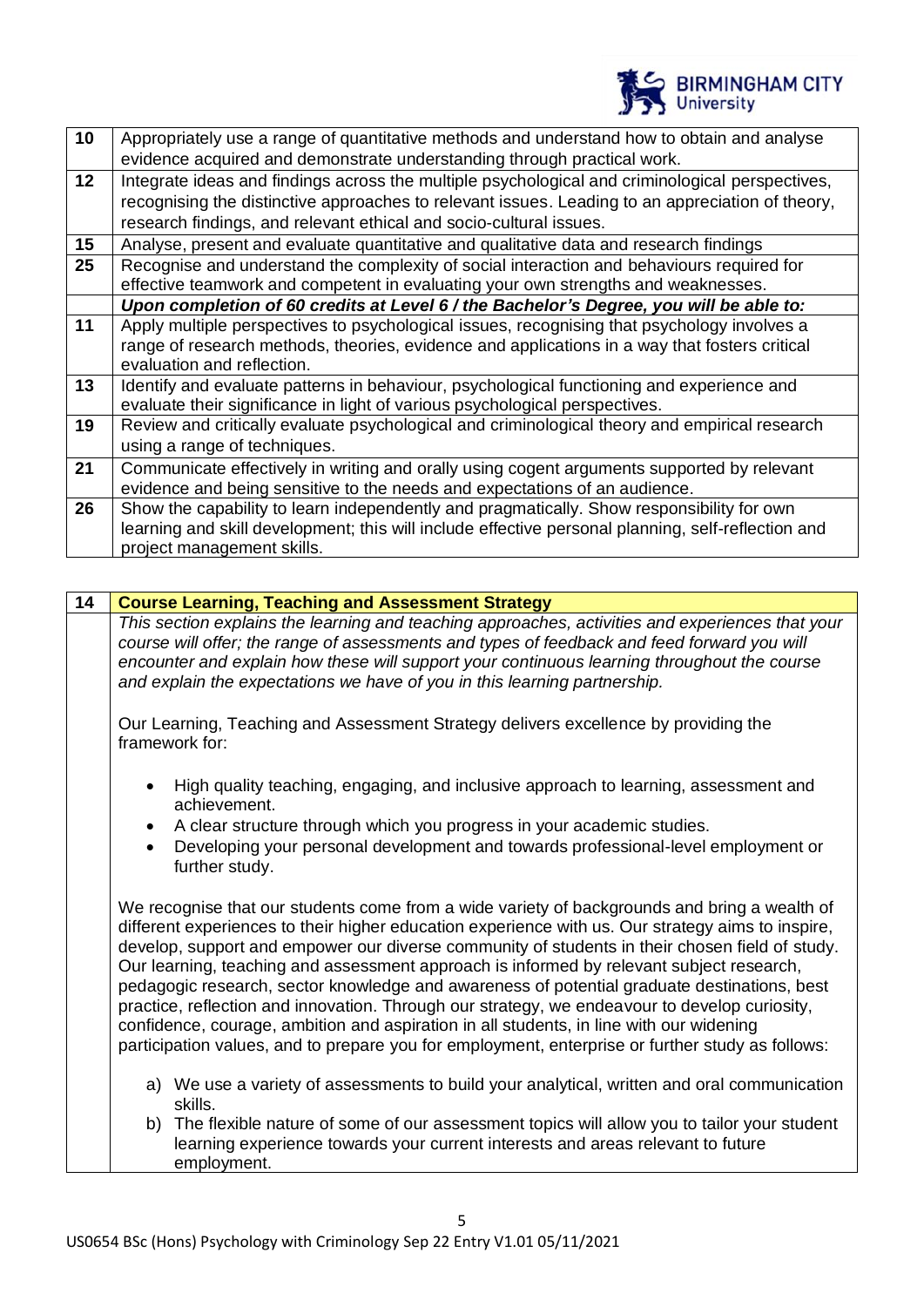

|  | c) We encourage learning outside of the classroom; you will be supported with further          |
|--|------------------------------------------------------------------------------------------------|
|  | reading and online based resources which will promote independent learning.                    |
|  | d) Formative learning activities will play a central role to building confidence and preparing |
|  | you for your summative assessments.                                                            |

| modules (totalling 100 credits):<br><b>Module Code</b><br><b>PSY4030</b><br><b>PSY4045</b><br><b>TBC</b> | In order to complete this course, you must successfully complete all the following CORE<br><b>Module Name</b><br>Introduction to Psychology | <b>Credit Value</b> |
|----------------------------------------------------------------------------------------------------------|---------------------------------------------------------------------------------------------------------------------------------------------|---------------------|
|                                                                                                          |                                                                                                                                             |                     |
|                                                                                                          |                                                                                                                                             |                     |
|                                                                                                          |                                                                                                                                             | 20                  |
|                                                                                                          | Psychology of Individual Differences and<br>Personality                                                                                     | 20                  |
|                                                                                                          | Key Debates in Criminological Theory                                                                                                        | 20                  |
| <b>PSY4032</b>                                                                                           | <b>Introduction to Research Methods and Statistics</b>                                                                                      | 20                  |
| <b>TBC</b>                                                                                               | <b>The Criminal Justice System</b>                                                                                                          | 20                  |
| <b>PSY4042</b>                                                                                           | Positive Psychology and Counselling                                                                                                         | 20                  |
| <b>Module Code</b>                                                                                       | <b>Module Name</b>                                                                                                                          | <b>Credit Value</b> |
|                                                                                                          |                                                                                                                                             |                     |
| PSY4041                                                                                                  | Popular Images and Psychological Understanding                                                                                              | 20                  |
| <b>PSY4035</b>                                                                                           | Parapsychology                                                                                                                              | 20                  |
|                                                                                                          |                                                                                                                                             |                     |
| PSY4034<br>Level 5:                                                                                      | Introduction to Psychopathology                                                                                                             | 20                  |
| modules (totalling 60 credits):<br><b>Module Code</b>                                                    | In order to complete this course, you must successfully complete all the following CORE<br><b>Module Name</b>                               | <b>Credit Value</b> |
|                                                                                                          |                                                                                                                                             |                     |
| <b>PSY5046</b><br><b>PSY5047</b>                                                                         | <b>Qualitative Research Methods and Analyses</b><br>Neuropsychology                                                                         | 20<br>20            |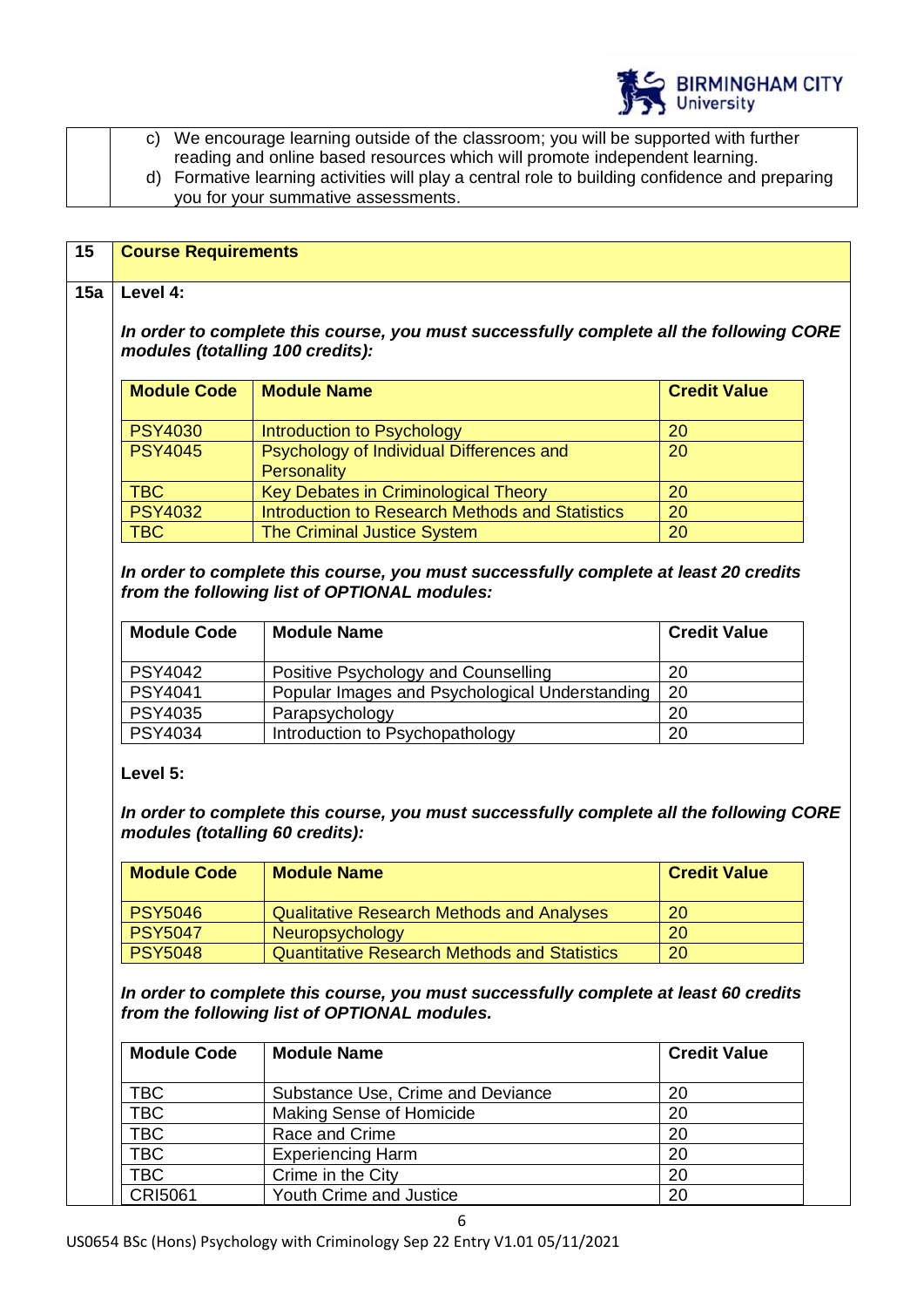

| <b>PSY5053</b> | <b>Health Psychology</b>                    | 20  |
|----------------|---------------------------------------------|-----|
| <b>PSY5027</b> | Occupational Health Psychology              | 20  |
| <b>PSY5026</b> | <b>Educational Psychology</b>               | 20  |
| <b>PSY5050</b> | <b>Forensic Psychology</b>                  | -20 |
| <b>PSY5056</b> | <b>Real World Work Experiences</b>          | 20  |
| <b>PSY5066</b> | Psychological Understanding of Mass Killing | 20  |

*In order to qualify for the award of BSc (Hons) Psychology with Criminology with Professional Placement Year a student must successfully complete the following module:*

| <b>Module Code</b> | <b>Module Name</b>                 | <b>Credit Value</b> |
|--------------------|------------------------------------|---------------------|
| I PLA5XXX          | <b>Professional Placement Year</b> | 120                 |

**Level 6:**

*In order to complete this course, you must successfully complete all the following CORE modules (totalling 80 credits):*

| <b>Module Code</b> | <b>Module Name</b>               | <b>Credit Value</b> |
|--------------------|----------------------------------|---------------------|
| <b>PSY6097</b>     | Integrative Psychology Project   | 40                  |
| <b>PSY6095</b>     | <b>Applied Social Psychology</b> | 20                  |
| <b>PSY6096</b>     | Life Span Psychology             | 20                  |

*In order to complete this course, you must successfully complete at least 40 credits from the following list of OPTIONAL modules.* 

| <b>Module Code</b> | <b>Module Name</b>                            | <b>Credit Value</b> |
|--------------------|-----------------------------------------------|---------------------|
|                    |                                               |                     |
| TBC                | Local to Global Organised Crime               | 20                  |
| TBC                | <b>Hate Crime</b>                             | 20                  |
| TBC                | <b>Emotions in Crime and Criminal Justice</b> | 20                  |
| TBC                | <b>Everyday Surveillance</b>                  | 20                  |
| <b>CRI6086</b>     | Cybercrime                                    | 20                  |
| <b>CRI6068</b>     | <b>Gender and Crime</b>                       | 20                  |
|                    |                                               |                     |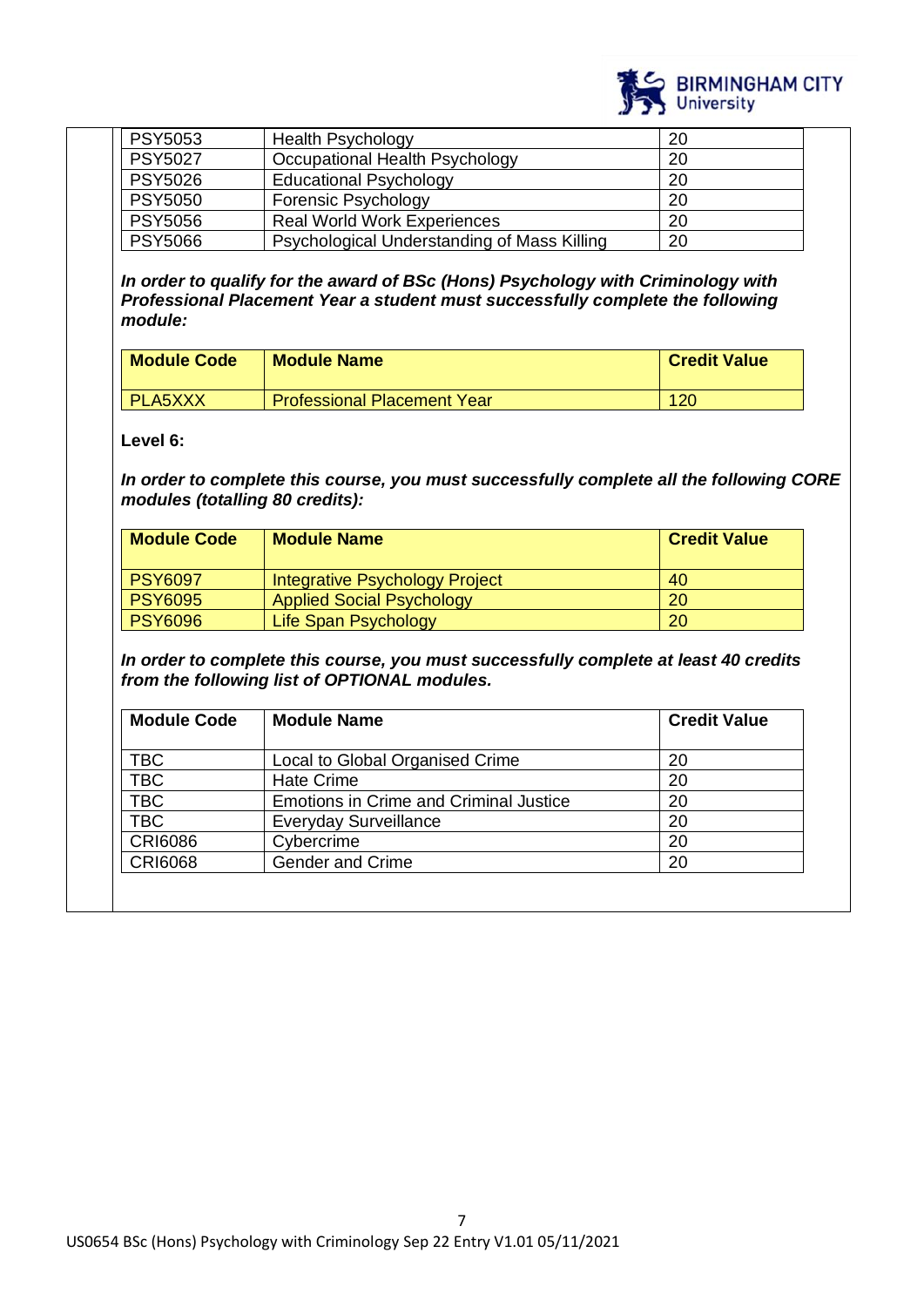

## **15b Structure Diagram**

*Please note list of optional modules is indicative only. Your choices will not be guaranteed for optional modules, but a fair and transparent process will be adopted and shared with students.*

# **Full Time Course Structure**

# **Level 4**

|            | Semester      | <b>PSY4030: Introduction to</b><br><b>Psychology</b><br>(20 credits) | PSY4045: Psychology of<br><b>Individual Differences and</b><br><b>Personality</b><br>(20 credits) | <b>CRI40XX: Key Debates in</b><br><b>Criminological Theory</b><br>(20 credits) |
|------------|---------------|----------------------------------------------------------------------|---------------------------------------------------------------------------------------------------|--------------------------------------------------------------------------------|
| Level<br>4 | Semester<br>2 | <b>CRI40XX: The Criminal</b><br><b>Justice System</b> (20 credits)   | <b>PSY4032: Introduction to</b><br><b>Research Methods and Statistics</b><br>(20 credits)         | <b>Psychology Optional</b><br><b>Module</b><br>(20 credits)                    |

## **Level 5**

| Level | Semester                                                           | <b>Psychology Optional</b><br><b>Module</b><br>(20 credits) | PSY5046: Qualitative Research Methods<br>and Analyses<br>(20 credits)           | <b>Criminology Optional</b><br><b>Module</b><br>(20 credits) |  |
|-------|--------------------------------------------------------------------|-------------------------------------------------------------|---------------------------------------------------------------------------------|--------------------------------------------------------------|--|
| 5     |                                                                    | Optional International Exchange                             |                                                                                 |                                                              |  |
|       | Semester                                                           | <b>PSY5047:</b><br>Neuropsychology<br>(20 credits)          | PSY5048: Quantitative Research<br><b>Methods and Statistics</b><br>(20 credits) | <b>Criminology Optional</b><br><b>Module</b><br>(20 credits) |  |
|       | <b>Optional PLA5XXX: Professional Placement Year (120 credits)</b> |                                                             |                                                                                 |                                                              |  |

## **Level 6**

| Level | Semester | <b>Criminology Optional</b><br><b>Module</b><br>(20 credits) | <b>PSY6097: Integrative Psychology</b><br><b>Project</b><br>(40 credits) | PSY6096: Life Span<br><b>Psychology</b><br>(20 credits)      |
|-------|----------|--------------------------------------------------------------|--------------------------------------------------------------------------|--------------------------------------------------------------|
| 6     | Semester | <b>Criminology Optional</b><br><b>Module</b><br>(20 credits) |                                                                          | PSY6095: Applied Social<br><b>Psychology</b><br>(20 credits) |

# **Part Time Course Structure**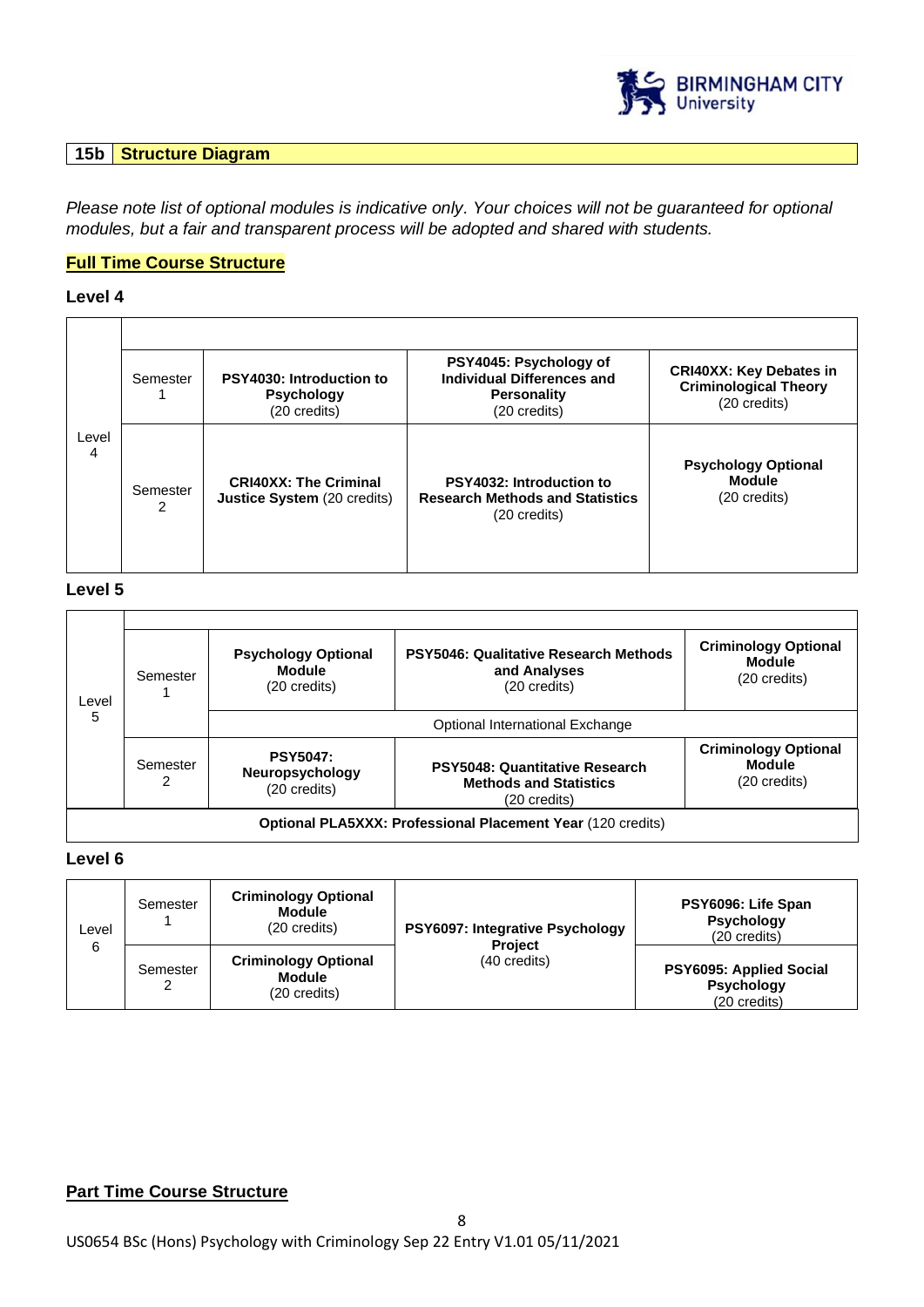

|        | Semester 1 | L4 Introduction to<br>Psychology                             | L4 Psychology of Individual<br>Differences and Personality   |  |
|--------|------------|--------------------------------------------------------------|--------------------------------------------------------------|--|
| Year 1 | Semester 2 | Level 4 Psychology<br><b>Optional Module</b>                 | L4 Introduction to Research<br><b>Methods and Statistics</b> |  |
|        | Semester 1 | L4 Key Debates in<br>Criminological Theory                   | L5 Psychology Optional Module                                |  |
| Year 2 | Semester 2 | L4 The Criminal Justice<br>System                            | L5 Neuropsychology                                           |  |
|        | Semester 1 | L5 Qualitative Research<br>Methods and Analyses              | L5 Criminology Optional Module                               |  |
| Year 3 | Semester 2 | L5 Quantitative<br>Research Methods and<br><b>Statistics</b> | L5 Criminology Optional Module                               |  |
|        | Semester 1 | L6 Criminology Optional<br>Module                            | L6 Life Span Psychology                                      |  |
| Year 4 | Semester 2 | L6 Applied Social<br>Psychology                              | L6 Criminology Optional Module                               |  |
|        | Semester 1 |                                                              |                                                              |  |
| Year 5 | Semester 2 | Integrative Psychology Project                               |                                                              |  |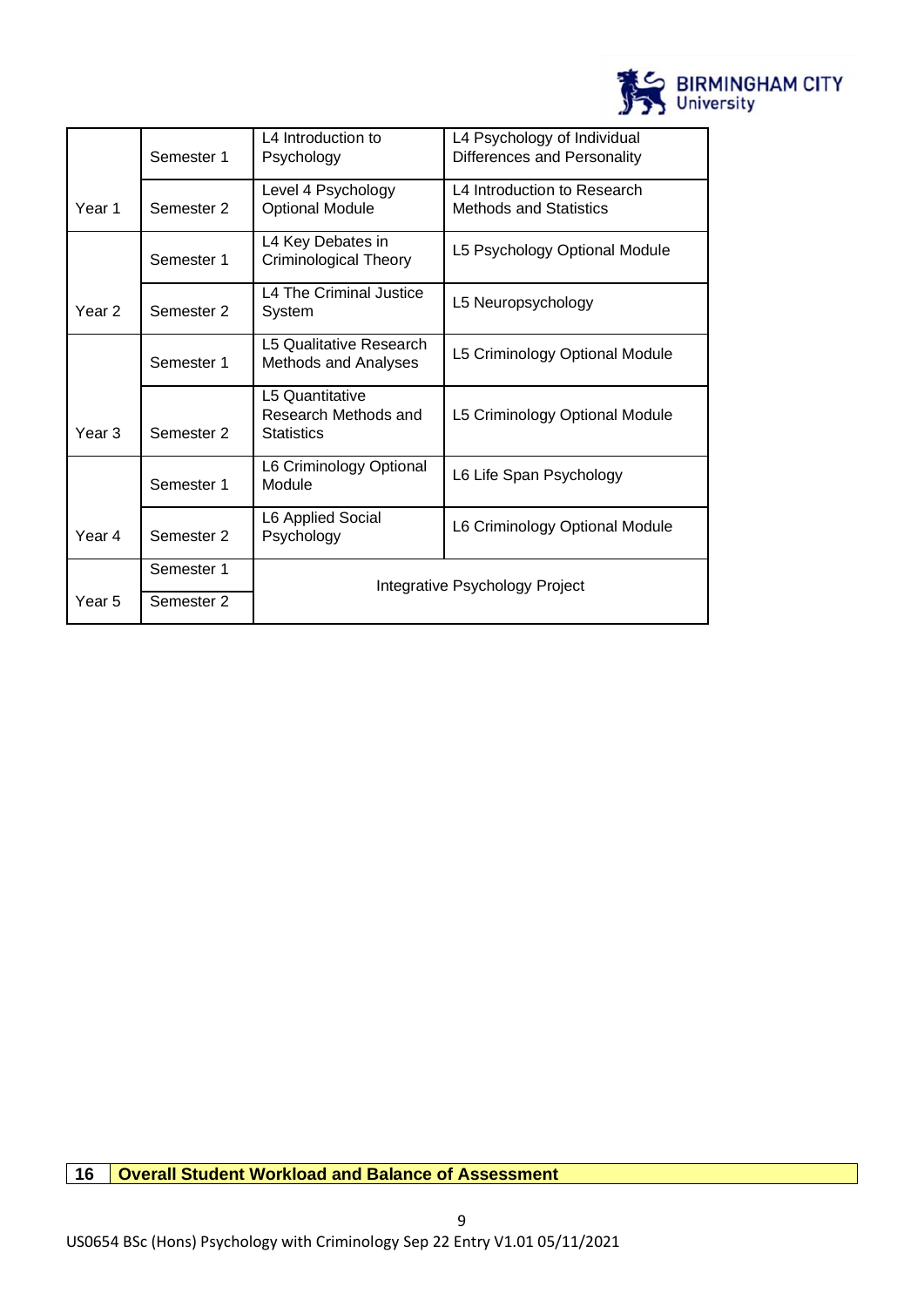

Overall student *workload* consists of class contact hours, independent learning, and assessment activity, with each credit taken equating to a total study time of around 10 hours. While actual contact hours may depend on the optional modules selected, the following information gives an indication of how much time you will need to allocate to different activities at each level of the course.

- *Scheduled Learning* includes lectures, practical classes, and workshops, contact time specified in timetable
- *Directed Learning* includes placements, work-based learning, external visits, on-line activity, Graduate+, peer learning
- *Private Study* includes preparation for exams

The *balance of assessment* by mode of assessment (e.g., coursework, exam, and in-person) depends to some extent on the optional modules chosen by students. The approximate percentage of the course assessed by coursework, exam and in-person is shown below.

## **Level 4**

## **Workload**

## **% Time spent in timetabled teaching and learning activity**

| <b>Activity</b>      | <b>Number of Hours</b> |
|----------------------|------------------------|
| Scheduled Learning   | 221                    |
| Directed Learning    | 277                    |
| <b>Private Study</b> | 702                    |
| <b>Total Hours</b>   | 1200                   |

## **Balance of Assessment**

| <b>Assessment Mode</b> | Percentage |
|------------------------|------------|
| Coursework             | 70%        |
| Exam                   | 25%        |
| In-Person              | 5%         |

## **Level 5**

## **Workload**

## **% Time spent in timetabled teaching and learning activity**

| <b>Activity</b>          | <b>Number of Hours</b> |
|--------------------------|------------------------|
| Scheduled Learning       | 209                    |
| <b>Directed Learning</b> | 271                    |
| <b>Private Study</b>     | 720                    |
| <b>Total Hours</b>       | 1200                   |

## **Balance of Assessment**

| <b>Assessment Mode</b> | Percentage |
|------------------------|------------|
| Coursework             | 60%        |
| Exam                   | 25%        |
| In-Person              | 15%        |

#### **Level 6**